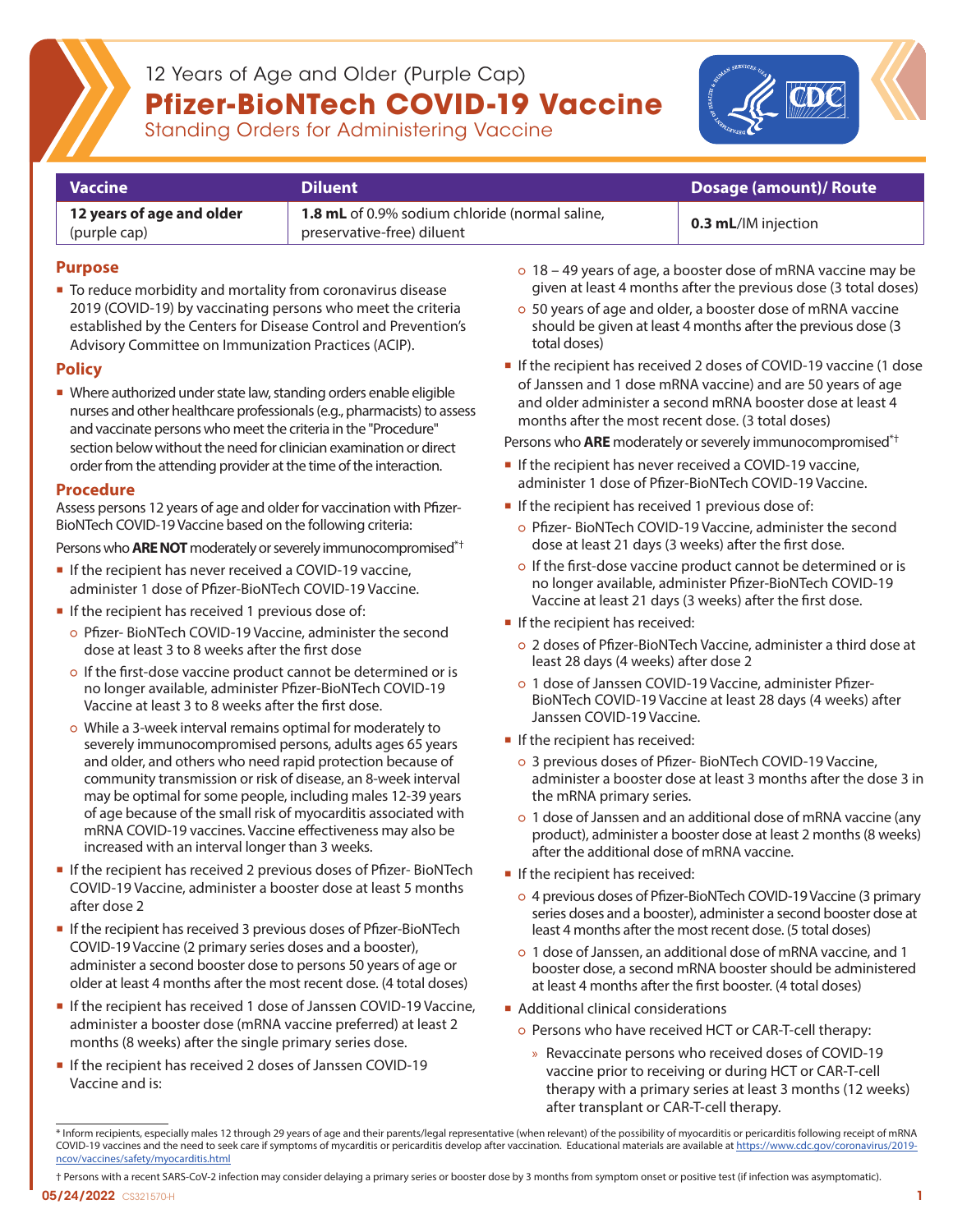

## 12 Years of Age and Older (Purple Cap) **Pfizer-BioNTech COVID-19 Vaccine**

Standing Orders for Administering Vaccine



- o For persons who received a COVID-19 vaccine:
	- » Outside of the United States
	- » Not currently authorized/approved in the United States See clinical guidance, including booster dose recommendations, at [https://www.cdc.gov/vaccines/](https://www.cdc.gov/vaccines/covid-19/clinical-considerations/covid-19-vaccines-us.html#people-vaccinated-outside-us ) [covid-19/clinical-considerations/covid-19-vaccines-us.](https://www.cdc.gov/vaccines/covid-19/clinical-considerations/covid-19-vaccines-us.html#people-vaccinated-outside-us ) [html#people-vaccinated-outside-us](https://www.cdc.gov/vaccines/covid-19/clinical-considerations/covid-19-vaccines-us.html#people-vaccinated-outside-us )
- o Pfizer-BioNTech COVID-19 Vaccine may be coadministered with other vaccines without regard to timing, including simultaneous administration.
- For recommendations for COVID-19 vaccination and SARS-CoV-2 infection guidance, including after receiving passive antibody products, can be found at: [https://www.cdc.gov/](https://www.cdc.gov/vaccines/covid-19/clinical-considerations/covid-19-vaccines-us.html#CoV-19-vaccination) [vaccines/covid-19/clinical-considerations/covid-19-vaccines](https://www.cdc.gov/vaccines/covid-19/clinical-considerations/covid-19-vaccines-us.html#CoV-19-vaccination)[us.html#CoV-19-vaccination](https://www.cdc.gov/vaccines/covid-19/clinical-considerations/covid-19-vaccines-us.html#CoV-19-vaccination)
- Screen for Contraindications and Precautions
- Contraindications:
	- » History of a:
		- Severe allergic reaction (e.g., anaphylaxis) after a previous dose or to a component of the COVID-19 vaccine
		- Known diagnosed allergy to a component of the vaccine (see [https://www.cdc.gov/vaccines/covid-19/](https://www.cdc.gov/vaccines/covid-19/clinical-considerations/covid-19-vaccines-us.html#Appendix-C)

#### [clinical-considerations/covid-19-vaccines-us.](https://www.cdc.gov/vaccines/covid-19/clinical-considerations/covid-19-vaccines-us.html#Appendix-C) [html#Appendix-C for a list of vaccine components](https://www.cdc.gov/vaccines/covid-19/clinical-considerations/covid-19-vaccines-us.html#Appendix-C))

- Precautions:
	- » Most people determined to have a precaution to a COVID-19 vaccine at their appointment can and should be administered vaccine.
	- » Immediate allergic reaction<sup>‡</sup> to any non-COVID-19 vaccine or injectable therapy (i.e., intramuscular, intravenous, or subcutaneous vaccines or therapies [excluding subcutaneous immunotherapy for allergies, i.e., "allergy shots"])
		- This includes non-COVID-19 vaccines and therapies with multiple components and the component(s) that elicited the reaction is unknown
	- » Immediate (within 4 hours after vaccination) non-severe, allergic reaction to a previous dose of the COVID-19 vaccine
	- » Contraindication to one type of COVID-19 vaccine (mRNA) is a precaution to other types of COVID-19 vaccines (Janssen)§
	- » Moderate to severe acute illness, with or without fever
	- » History of MIS-C or MIS-A
	- » History of myocarditis or pericarditis after a dose of an mRNA COVID-19 vaccine

| <b>Sex and Weight of Patient</b>  | <b>Needle Gauge</b> | <b>Needle Length</b>              | <b>Injection Site<sup>1</sup></b> |
|-----------------------------------|---------------------|-----------------------------------|-----------------------------------|
| Female or male fewer than 130 lbs | $22 - 25$           | $\frac{5}{8}$ $\frac{**}{1}$ – 1" | Deltoid muscle of arm             |
| Female or male 130-152 lbs        | $22 - 25$           | $1$ II                            | Deltoid muscle of arm             |
| Female 152-200 lbs                | $22 - 25$           | $1 - 1\frac{1}{2}$                | Deltoid muscle of arm             |
| Male 152-260 lbs                  | $22 - 25$           | $1 - 1\frac{1}{2}$                | Deltoid muscle of arm             |
| Female 200+ lbs                   | $22 - 25$           | $1\frac{1}{2}$ "                  | Deltoid muscle of arm             |
| Male $260+$ lbs                   | $22 - 25$           | $1\frac{1}{2}$ "                  | Deltoid muscle of arm             |

- **Provide all recipients and/or parents/legal guardians with a** copy of the current Fact Sheet for Recipients and Caregivers.
- Prepare to administer the vaccine. Choose the correct needle gauge, needle length, and injection site for persons:
	- 12 through 18 years of age:
		- » Needle gauge/length: 22-25 gauge, 1-inch
		- » Site: Deltoid muscle of arm.
	- 19 years of age and older: See chart.
- Mix Pfizer-BioNTech COVID-19 Vaccine with 0.9% sodium chloride (normal saline, preservative-free) diluent according to the manufacturer's instructions. Follow manufacturer's guidance for storing/handling mixed vaccine.
- Administer 0.3 mL Pfizer-BioNTech COVID-19 Vaccine by intramuscular (IM) injection.
- Document vaccination.
	- COVID-19 vaccination providers must document vaccine administration in their medical record systems within 24 hours of administration and use their best efforts to report

§ Consider consultation with an allergist-immunologist to help determine if the patient can safely receive vaccination. Healthcare providers and health departments may also request a consultation from the [Clinical Immunization Safety Assessment COVIDvax Project](https://www.cdc.gov/vaccinesafety/ensuringsafety/monitoring/cisa/index.html) ([https://www.cdc.gov/vaccinesafety/ensuringsafety/monitoring/cisa/index.html\)](https://www.cdc.gov/vaccinesafety/ensuringsafety/monitoring/cisa/index.html). Vaccination of these individuals should only be done in an appropriate setting under the supervision of a healthcare provider experienced in the management of severe allergic reactions.

<sup>‡</sup> An immediate allergic reaction is defined as any hypersensitivity-related signs or symptoms such as urticaria, angioedema, respiratory distress (e.g., wheezing, stridor), or anaphylaxis that occur within 4 hours following exposure to a vaccine or medication.

<sup>•</sup> People with a contraindication to mRNA COVID-19 vaccines (including due to a known PEG allergy) have a precaution to Janssen COVID-19 vaccination. People who have previously received an mRNA COVID-19 vaccine dose should wait at least 28 days to receive Janssen COVID-19 Vaccine.

<sup>•</sup> People with a contraindication to Janssen COVID-19 vaccine (including due to a known polysorbate allergy) have a precaution to mRNA COVID-19 vaccination.

<sup>¶</sup> Alternately, the anterolateral thigh can be used. A 1.5-inch needle may be used if administering vaccine in this site.

<sup>05/24/2022</sup> СS321570-Н 22 до 2012 года одного представљено на селото се представљено на селото се представљено<br>Постанови се представљено на селото се представљено на селото се представљено на селото се представљено на сел \*\* Some experts recommend a 5/8-inch needle for men and women who weigh less 130 pounds. If used, skin must be stretched tightly (**do not bunch subcutaneous tissue**).